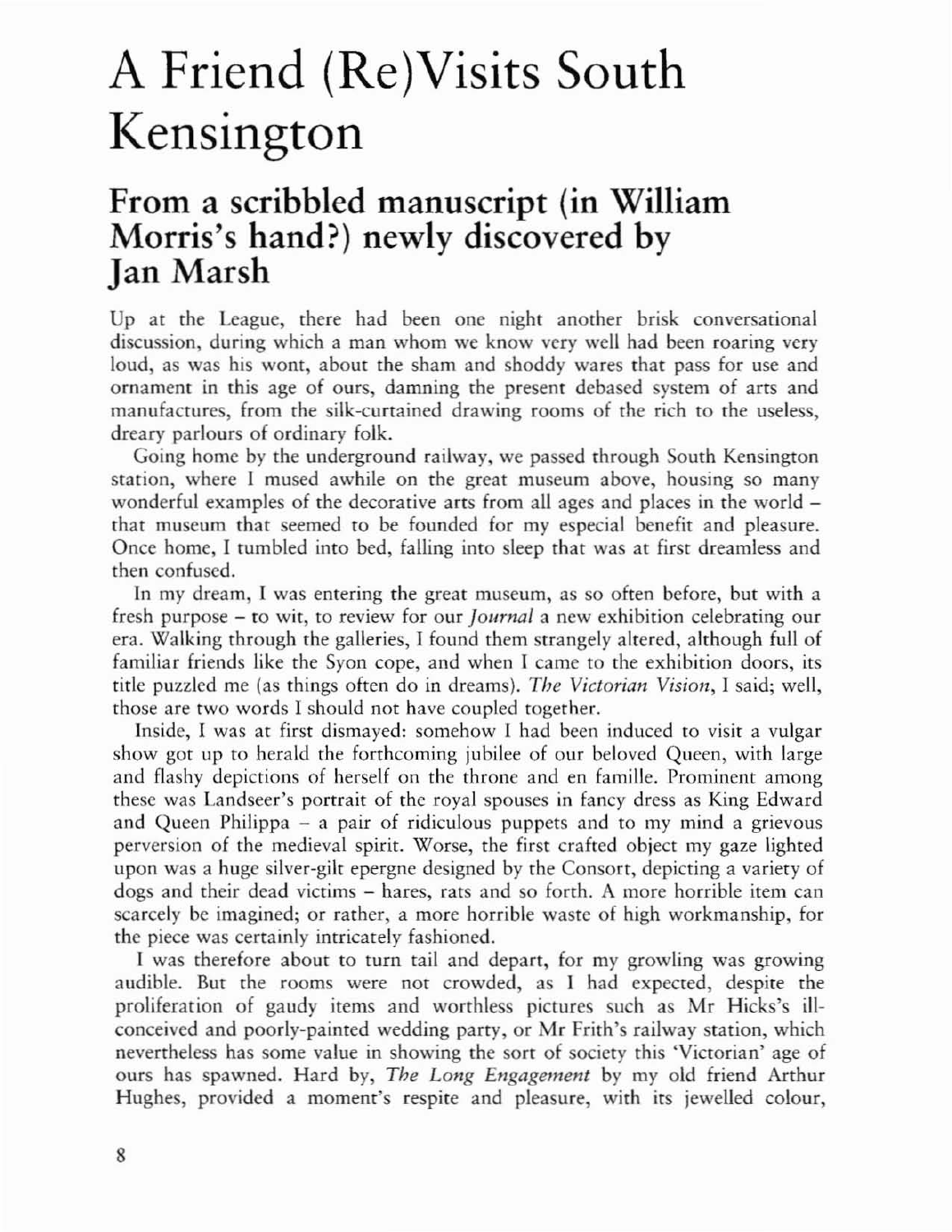shining detail and sweet sentiment. Well do I recall the impact of the same artist's *April Love,* although, I confess, maturer years have made me impatient with such subjects. The faithful girl is surely a goose to endure one more day of this betrothal: the young New Woman of our own time certainly would not.

Beyond, was a section entitled 'Nature' - mis-titled, it meseemed, for where is 'nature' in a ceramic stool in the shape of a monkey, an armchair made of antlers, a firescreen imprisoning gemlike humming birds between sheets of glass, or more terrible than all these - twenty drowned kittens stuffed and dressed as a society wedding? Withal, 1 began to grin, as I saw what the exhibition organisers were about: a satiric display of all that is trivial and tasteless, wasteful of wealth and talent, such as our age excels in. You can imagine I was not pleased, round the next corner, to find a sample of my own Honeysuckle design, hung beside three garish floral prints - until I reflected that this conjunction amply proved my argument.

So in a somewhat unsettled state, I moved through to the next room, where my spirits lifted as I beheld a most beautiful palanquin with ivory filigree, from Madras. How this exquisite Indian craftsmanship contrasted with yet another silver-gilt centrepiece, with horses, dogs, flamingos and Nubian grooms, once more conceived by the late lamented Consort. I laughed aloud, however, at the next object, a wooden portrait of the Empress Brown like a fat sow in a crown, robustly carved by an unknown artist from the Yoruba people. Now I was starting to enloy my visit.

I will pass over the showcase of jewels as gaudy as any shop window, except to remark on the spoils of conquest there displayed - the fine emeralds captured at Seringapatam and set into a tiara and necklace for any common duchess to sport and the hideous brooch of turquoise beads studded into a spray of convolulus (according to the label: there was nor the least touch of nature). Close by were various gifts presented by Maharajahs to our wastrel Prince of Wales, which I saw years ago, both here in the museum and at the Paris exhibition of 1878: all fine gold and enamel work, though a trifle overwrought. The vulgar styles favoured by our economic system have a deplorable effect on those of what we arc pleased to call our 'Empire', as they strive to match the showy effects. A bejewelled inkstand in the form of an oriental gondola was almost as bad as Brummagem ware, albeit relieved by exquisite gilt inlay on the neatly shaped scissors. Either my dream was to blame, or the organisers are fond of a joke, for in this same case stood a small packet of lndian tea - for the sake of which the ancient lands are pillaged by our conquest and commerce.

The case marked 'China' offered a more melancholy sample of pillage, for while the great incense burner and cloisonné enamel ice-chest are fine works, they came to the museum as loot from Pekin's summer palace - as I know so well, my own brother Arthur having participated in this destructive expedition. Another incense burner, from Japan, in the shape of a gianr eagle, was purchased by South Kensington for a high price in 1875, as I also recall, in the belief that it was sixteenth-century work. I had my doubts then, and was pleased to see, in my dream, a label describing this ugly item as new when acquired, the result of metalworkers turning from armour to fancy wares to suit foreign traders.

The true design and craft skills of the people were evident in the humbler wares,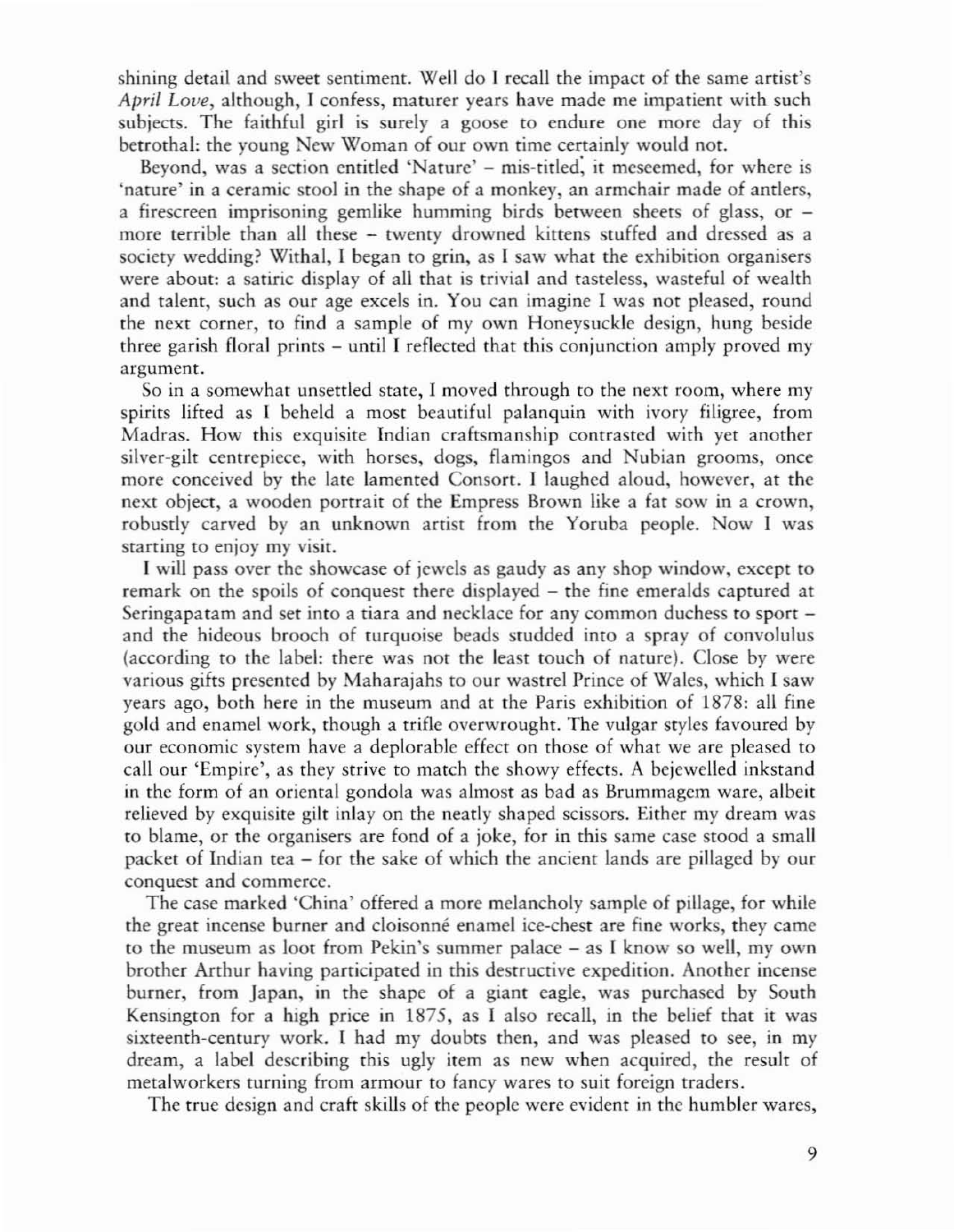and I rejoiced to recognise some old friends in three widths of patterned cotton in dusky red, dark blue and deep ochre, printed in simple fashion by my even older friend Tom Wardle, from the woodblocks he brought back from India. It was a surprise, nonetheless, to see in a neighbouring case a fine silk textile from Turkey, labelled as having 'acted as a strong influence on William Morris, who admired the bold structure of the design'. True enough, but as much as the flowing lines and harmonious motifs I admire the glowing yet subdued colours of deep scarlet, steely blue and tarnished gold. It is this blend of elements that makes almost every item of traditional manufacture so superior to the present tinselled rrash. But where were any samples of the magnificent Persian carpetwork in which the museum is so rich? Why were these omitted in favour of the dull if inoffensive kelim rug that the museum purchased for a mere ten guineas from Liberty's emporium, on the advice of my dull (if inoffensive) friend Ned Poymer? The same case held a fine Rhodian dish with a ship in full sail, such as de Morgan and I so long coveted, until he began to make them himself, and an elaborate Moorish vase from Spain, that we first saw among the Art Treasures in Manchester. Today I think the shape too contrived for true elegance, but the lustre colours - the same dull reds and blues on gold - remain triumphant.

Moving on  $-$  in my dream state I did not need to dawdle  $-$  the exhibits brought from the Pacific regions were too grotesque to be pleasing, except in the way of Gothic carving on capitals and gargoyles. Nor did the Americas furnish much worth remarking - a few poor samples of degraded beadwork alongside the modern manufactures that exterminated their makers: Colt revolvers, rifles, harpoon guns. Thence to 'Africa', where I smiled to see Dr Livingstone's famous cap and compass in the same case as gold and silver ware looted by our forces in the Ashanri wars, two Mahdist spears from Khartoum and a great game rifle fit for a latter-day Herne, all cheek by jowl with packets of soap and cocoa, signifying the 'benefits of civilization'. Nothing could more neatly illustrate the theft of materials from other parrs of the globe, to be manufactured in Britain and returned back to the original producers, at five times the price.

As in a dream, the exhibition then returned 'home' as we turned the last corner, transforming itself into a section devoted to Work - by which the organisers plainly meant industrial work. Here I saw a dockers' union banner, displaying the art and industry of the people, and a painting of John Burns, our first MP to represent working people, orating to an open air political meeting. Strange to say, however, in their flowered hats and frock coats the crowd was quite unlike any our League ever attracted at the street corner, and it was far larger roo: I began to wonder if the artist was ever at an outdoor gathering of working folk.

High on the walls throughout the galleries, as I now began to notice, were painted quotations similar to those sometimes seen in old churches, only here taken from our own time. Among them, it was amusing to see Lord Palmerston's belief that 'commerce is the best pioneer of civilisation' and (a little further on) my own rejoinder, 'the chief duty of a civilised world today is to set about making labour happy for all'. Not that there was the least sign of that, anywhere about.

Some more dull and murky pictures - by Mr Fildes among others - purported to represent the real life of our urban poor with a deal of sentiment but no true feeling. In contrast thc elaboratc working models of steamships and locomotives